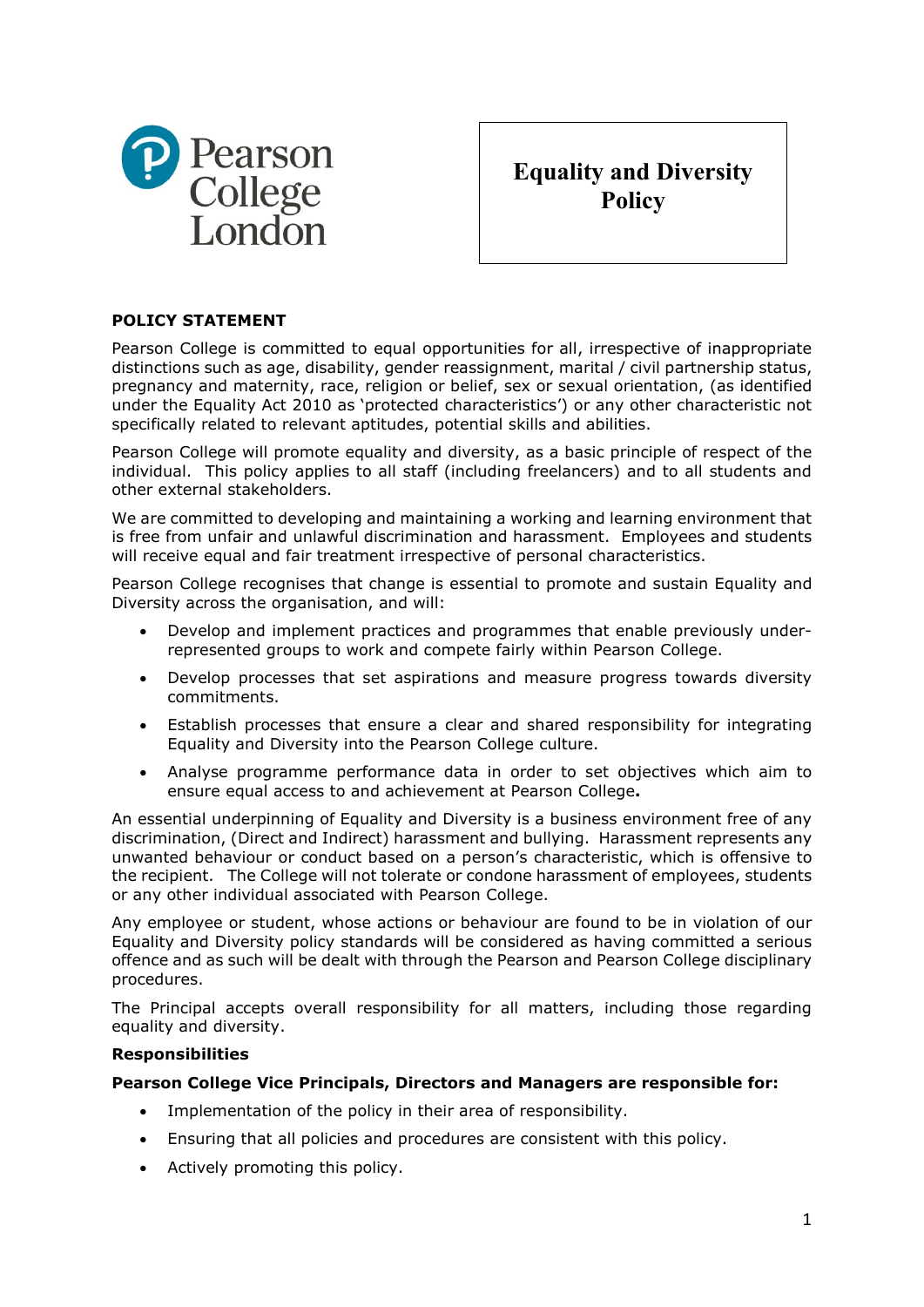- Ensuring that the policy is integrated into the way we work and is not seen in isolation.
- Ensuring that the recruitment of staff and students is carried out in accordance with equal opportunities best practice.
- Ensuring Equality and Diversity communication and training within the company, and to students on Pearson College programmes.
- Monitoring the performance of equality and diversity within the college and the programmes delivered.
- Ensuring Equality Impact Assessments are completed to evaluate the equality implications of policy and initiatives.

#### **Employees are responsible for:**

- Promoting equality and diversity within the College.
- Where appropriate, making a positive contribution in supporting our Equality and Diversity policy.
- Reporting suspected violations of this policy to their line manager (unless they are the subject of the report).
- Completing Equality Impact Assessments when developing or updating policies, services or activities at Pearson College

#### **Students are responsible for:**

- Conducting themselves and treating others in accordance with the principles of this policy
- Reporting any suspected violations of this policy as follows:
	- $\circ$  Where an allegation relates to a member of staff, students should follow the College's Student Concerns and Complaints Procedure;
	- o Where an allegation relates to another student, students should report it to the Dean or Deputy Dean of their School and it will be investigated under the Student Disciplinary Code;
	- o In making any allegation, where the student is in need of support, the student can contact Student Services..

#### **Promotion of this Policy**

A copy of this policy statement will be published on the Pearson College website. Pearson College will promote this policy to all staff and students via induction programmes.

## **Staff & Student Training and Awareness**

All Pearson College staff will be given appropriate equal opportunities training in order to carry out their responsibilities for implementing this policy. Students are given equal opportunities information at their induction. Student behaviour is continuously monitored, and where appropriate challenged by Pearson College staff. We will use training and awareness as the first steps to tackle incidents of discrimination, harassment or bullying. Where this proves not to be effective, action will be taken under the appropriate staff or student disciplinary process.

#### **Policy Review and Monitoring**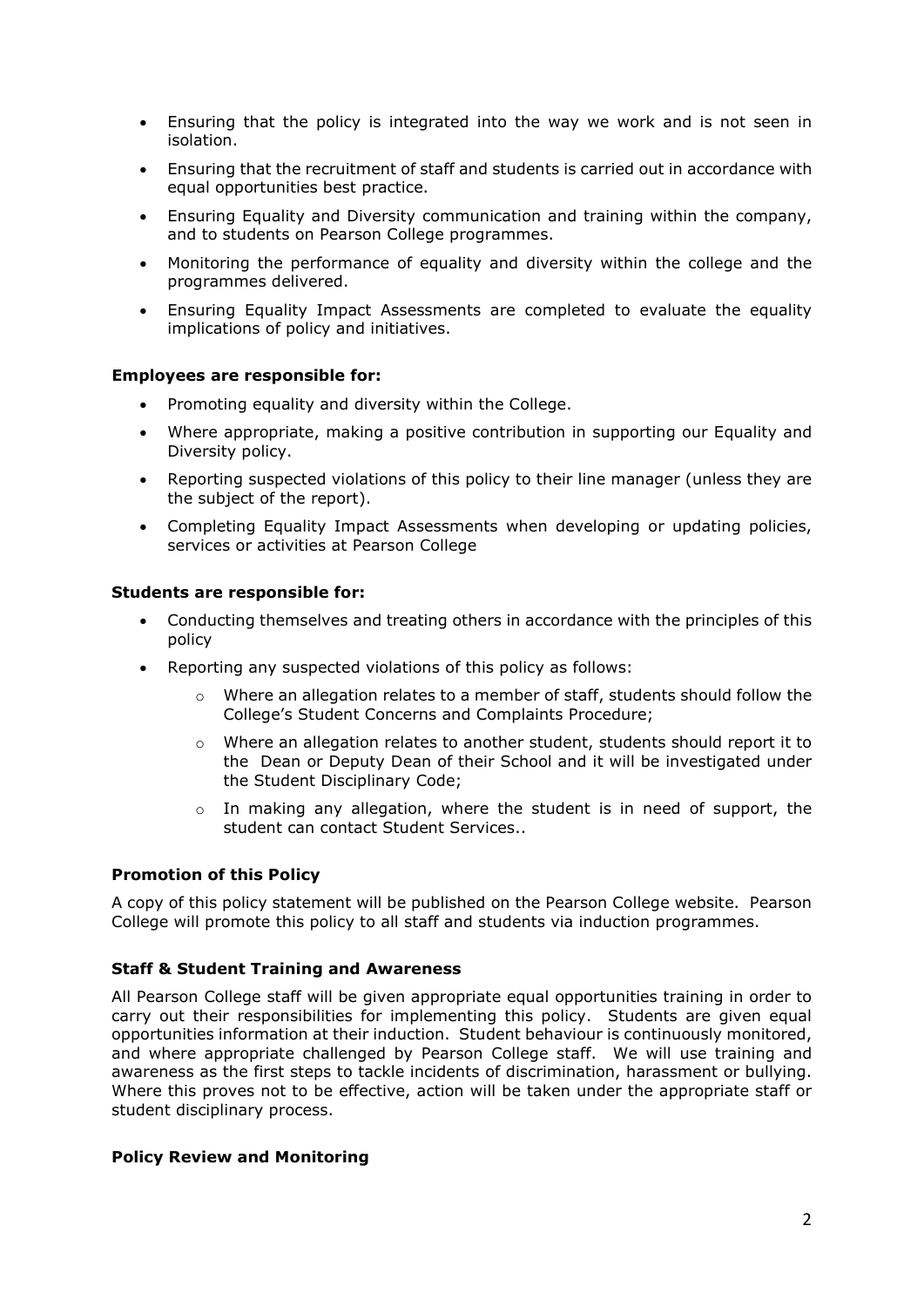Pearson College reviews programme participation and achievements and will continue to be use this information to make judgements and inform improvement actions. This Policy will be reviewed annually, and where appropriate revised in accordance with developments in the College and the wider business together with updates to equality legislation.

# **ANNEX 1 – DEFINITIONS**

## **Definitions**

**Direct Discrimination** – Occurs where someone is treated less favourably on the grounds of age, disability, gender reassignment, race, religion or belief, sex or sexual orientation, than another person would be treated in the same or similar circumstances.

**Associative Discrimination** – This is direct discrimination against someone because they associate with another person who possesses a protected characteristic.

**Perceptive Discrimination** – This is direct discrimination against an individual because others think they possess a particular protected characteristic. It applies even if the person does not actually possess that characteristic.

**Indirect Discrimination** – This occurs when a condition is applied to everyone, but in practice puts people from a particular group at a particular disadvantage when compared with others, and cannot be legally justified within the circumstances

**Harassment** – Harassment (as defined by Section 26 of the Equality Act 2010) includes unwanted behaviour or conduct which has the purpose or effect of violating a person's dignity or creating an intimidating, hostile, degrading, humiliating or offensive environment because of, or connected to, one or more of the following protected characteristics: age, disability, gender reassignment, race, religion or belief , sex and sexual orientation.

Harassment can include domestic violence and abuse (which can also involve control, coercion, threats), and stalking.

Harassment would also include any incidents of physical violence towards another person(s) on the basis of a protected characteristic, and hate crimes, such as those criminal offences which are perceived by the victim or any other person, to be motivated by hostility or prejudice, based on a person's disability or perceived disability; race or perceived race; or religion or perceived religion; or sexual orientation or perceived sexual orientation or transgender identity or perceived transgender identity..

Our definition includes harassment through any medium, including, for example, online.

**Third Party Harassment** – the Equality Act makes companies potentially liable for harassment of employees by people (third parties) who are not employees of the company, such as customers and clients. Liability applies when harassment has occurred on at least two previous occasions, the employer is aware that it has happened, and has not taken reasonable steps to prevent it from happening again

**Victimisation** – This occurs where a person is treated less favourably than another because they have made a complaint, brought proceedings, or given evidence about someone who has been accused of discriminating against them

**Offensive** – Within this policy this relates to images that are felt by any individual: to violate, offend against, to be unpleasant, or disgusting, which result in the individual's anger or annoyance.

**Sexual misconduct** – This relates to all unwanted conduct of a sexual nature. This includes, but is not limited to:

- i. Sexual harassment (as defined by Section 26 (2) of the Equality Act 2010)
- ii. Unwanted conduct which creates an intimidating, hostile, degrading, humiliating or offensive environment (as defined by the Equality Act 2010)
- iii. Assault (as defined by the Sexual Offences Act 2003)